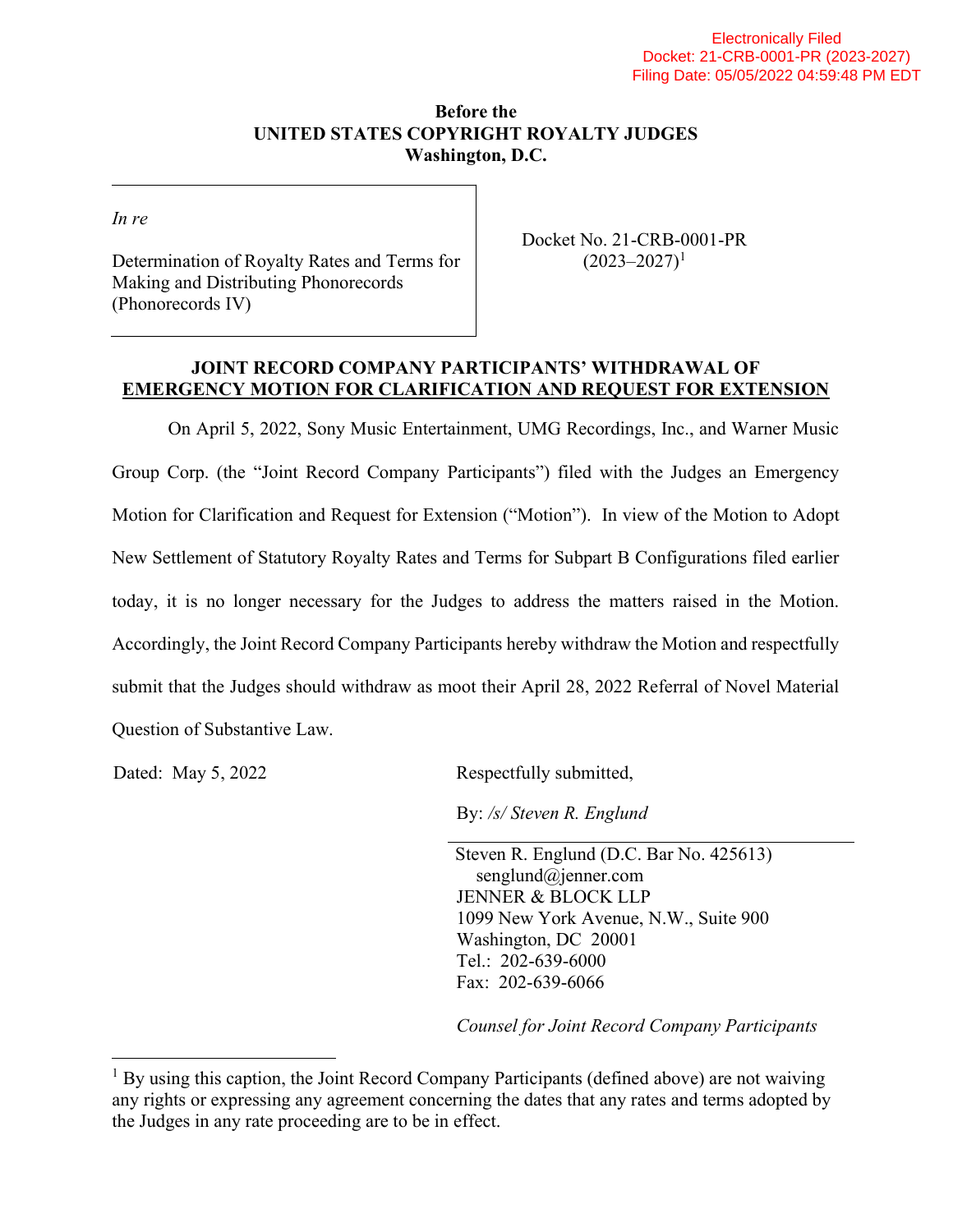## Proof of Delivery

 I hereby certify that on Thursday, May 05, 2022, I provided a true and correct copy of the Joint Record Company Participants' Withdrawal of Emergency Motion for Clarification and Request for Extension to the following:

 Sony Music Entertainment, represented by Steven R. Englund, served via E-Service at senglund@jenner.com

Zisk, Brian, represented by Brian Zisk, served via E-Service at brianzisk@gmail.com

 Amazon.com Services LLC, represented by Joshua D Branson, served via E-Service at jbranson@kellogghansen.com

 Spotify USA Inc., represented by Joseph Wetzel, served via E-Service at joe.wetzel@lw.com

 Powell, David, represented by David Powell, served via E-Service at davidpowell008@yahoo.com

 Johnson, George, represented by George D Johnson, served via E-Service at george@georgejohnson.com

 Copyright Owners, represented by Benjamin K Semel, served via E-Service at Bsemel@pryorcashman.com

 Google LLC, represented by Gary R Greenstein, served via E-Service at ggreenstein@wsgr.com

 Pandora Media, LLC, represented by Benjamin E. Marks, served via E-Service at benjamin.marks@weil.com

 Apple Inc., represented by Mary C Mazzello, served via E-Service at mary.mazzello@kirkland.com

 UMG Recordings, Inc., represented by Steven R. Englund, served via E-Service at senglund@jenner.com